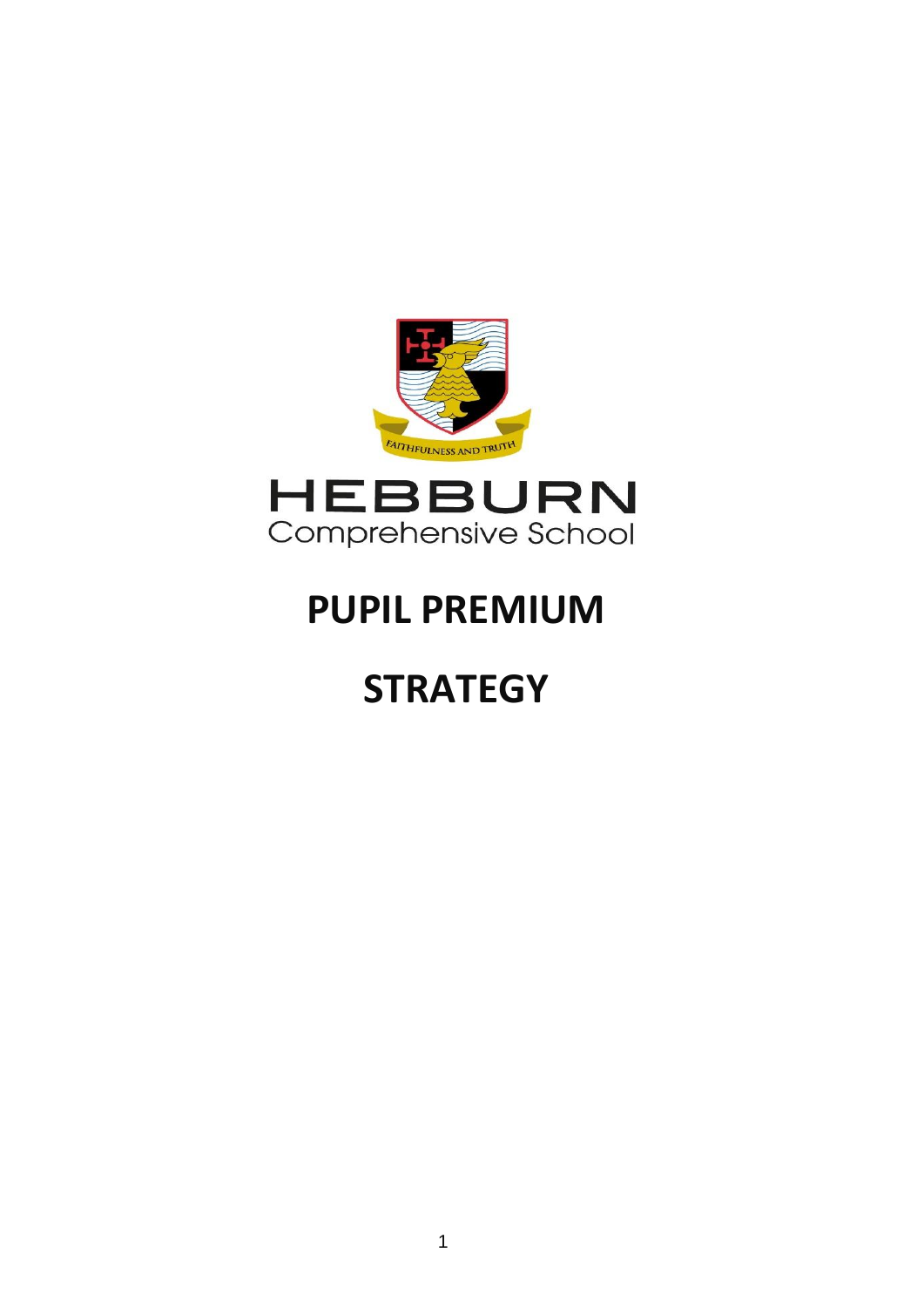## **Pupil premium strategy statement**

Our Pupil Premium strategy is based on the 3-year model recommended by both the DfE and the Education Endowment Foundation (EEF).

This statement details our school's use of pupil premium grant (and recovery premium for the 2021 to 2022 academic year) to raise the attainment of our disadvantaged pupils. It outlines our key strategies, how we intend to spend the funding and how we review the impact of our spending.

### **School overview**

| <b>Detail</b>                                                                                             | Data                                |
|-----------------------------------------------------------------------------------------------------------|-------------------------------------|
| School name                                                                                               | Hebburn Comprehensive               |
| Number of pupils in school                                                                                | 816                                 |
| Proportion (%) of pupil premium eligible pupils                                                           | 46%                                 |
| Academic year/years that our current pupil premium strategy<br>plan covers (3-year plans are recommended) | $2021 - 2024$                       |
| Date this statement was published                                                                         | <b>Updated November 2021</b>        |
| Date on which it will be reviewed                                                                         | September 2022                      |
| Statement authorised by                                                                                   | Governing Board                     |
| Pupil premium lead                                                                                        | Mr D Cleugh, Deputy Head<br>Teacher |
| Governor / Trustee lead                                                                                   | Mr R Pinder, Chair of<br>Governors  |

#### **Funding overview**

| <b>Detail</b>                                                                                                                    | Amount   |
|----------------------------------------------------------------------------------------------------------------------------------|----------|
| Pupil premium funding allocation this academic year                                                                              | £362,150 |
| Recovery premium funding allocation this academic year                                                                           | £56,333  |
| Pupil premium funding carried forward from previous years<br>(enter £0 if not applicable)                                        | £0       |
| Total budget for this academic year                                                                                              | £418,483 |
| If your school is an academy in a trust that pools this funding,<br>state the amount available to your school this academic year |          |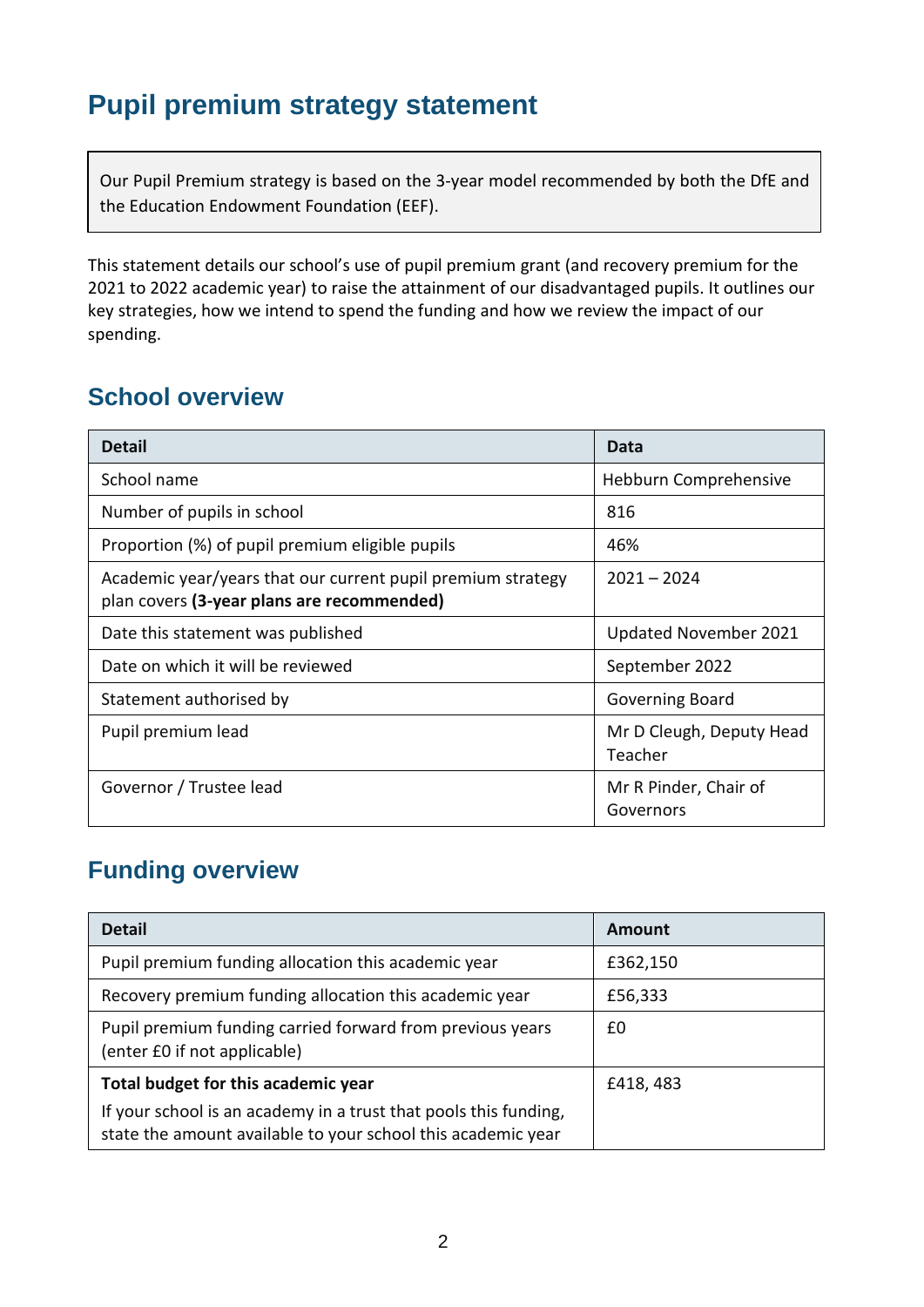# **Part A: Pupil premium strategy plan**

### **Statement of intent**

Our intention is that all pupils, irrespective of their background or the challenges they face, make good progress and achieve well. The focus of our pupil premium strategy is to support disadvantaged pupils to achieve that goal, including progress for those who are already high attainers. We will consider the challenges faced by vulnerable pupils, such as those who have a social worker and young carers.

High-quality teaching is at the heart of our approach, with a focus on areas in which disadvantaged pupils require the most support. This is proven to have the greatest impact on closing the disadvantage attainment gap.

In order to have the biggest impact on pupil outcomes, we believe in a strategic approach to PP spending, aligned to the School Improvement Plan. This enables us to implement a blend of differentiated short, medium, and long-term interventions that will lead to improved outcomes.

Our approach will be responsive to common challenges and individual needs, anchored in robust diagnostic assessment. The approaches we have adopted complement each other to help pupils excel.

To ensure they are effective we will use the following guide: [Putting Evidence to Work -](https://educationendowmentfoundation.org.uk/education-evidence/guidance-reports/implementation) A School's [Guide to Implementation | EEF \(educationendowmentfoundation.org.uk\)](https://educationendowmentfoundation.org.uk/education-evidence/guidance-reports/implementation)

Ensuring that we:

- Diagnose pupils' needs [Diagnostic\\_Assessment\\_Tool.pdf \(d2tic4wvo1iusb.cloudfront.net\)](https://d2tic4wvo1iusb.cloudfront.net/documents/news/Diagnostic_Assessment_Tool.pdf)
- Use evidence to support our strategy [Using pupil premium: guidance for school leaders -](https://www.gov.uk/guidance/pupil-premium-effective-use-and-accountability) [GOV.UK \(www.gov.uk\)](https://www.gov.uk/guidance/pupil-premium-effective-use-and-accountability)
- Ensure they strategy is implemented
- Monitor and evaluate the strategy

Our tiered approach comprises three categories:

- 1. High-quality teaching ensuring an effective teacher is in front of every class, and that every teacher is supported to keep improving through effective CPD.
- 2. Targeted academic support considering how classroom teachers and teaching assistants can provide targeted academic support, such as linking structured small group interventions to classroom teaching and the curriculum
- 3. Wider strategies addressing the most significant non-academic challenges to success in school, including attendance, behaviour, and social and emotional support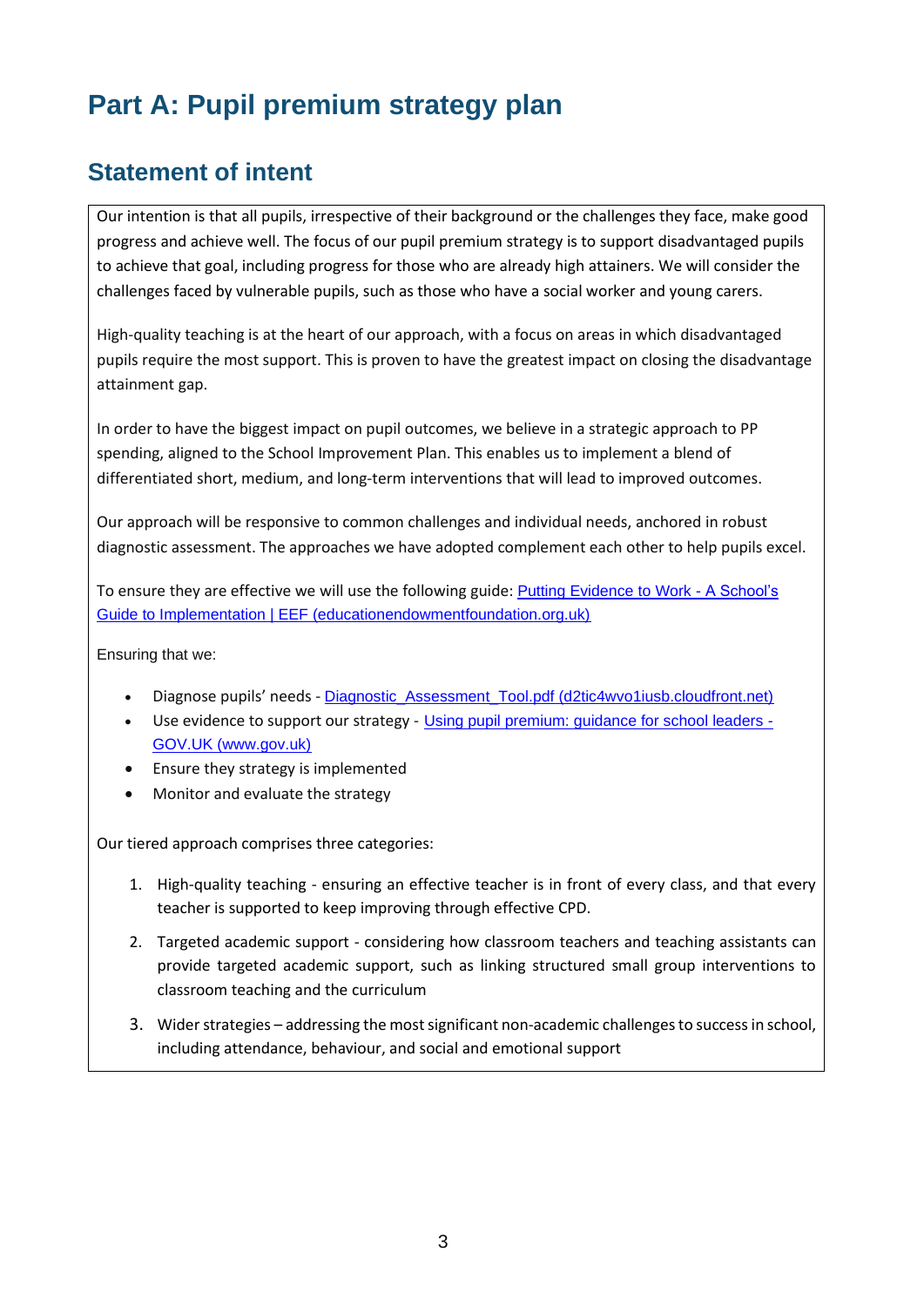### **Our Challenges**

This details the key challenges to achievement that we have identified among our disadvantaged pupils.

| <b>Challenge</b><br>number | <b>Detail of challenge</b>                                                                                   |
|----------------------------|--------------------------------------------------------------------------------------------------------------|
| 1                          | Ensuring that high-quality teaching is present in every classroom.                                           |
| $\overline{2}$             | Ensuring high-quality academic mentoring is targeted at PP pupils                                            |
| 3                          | Improving attendance and reducing persistent absenteeism.                                                    |
| 4                          | Providing the extensive pastoral support that an increasing number of pupils require.                        |
| 5                          | Improving reading, writing, communication and maths (RWCM) for full access to the<br>curriculum              |
| 6                          | Providing the significant additional support that some pupils require to help them<br>manage their behaviour |
|                            | Increasing parental engagement                                                                               |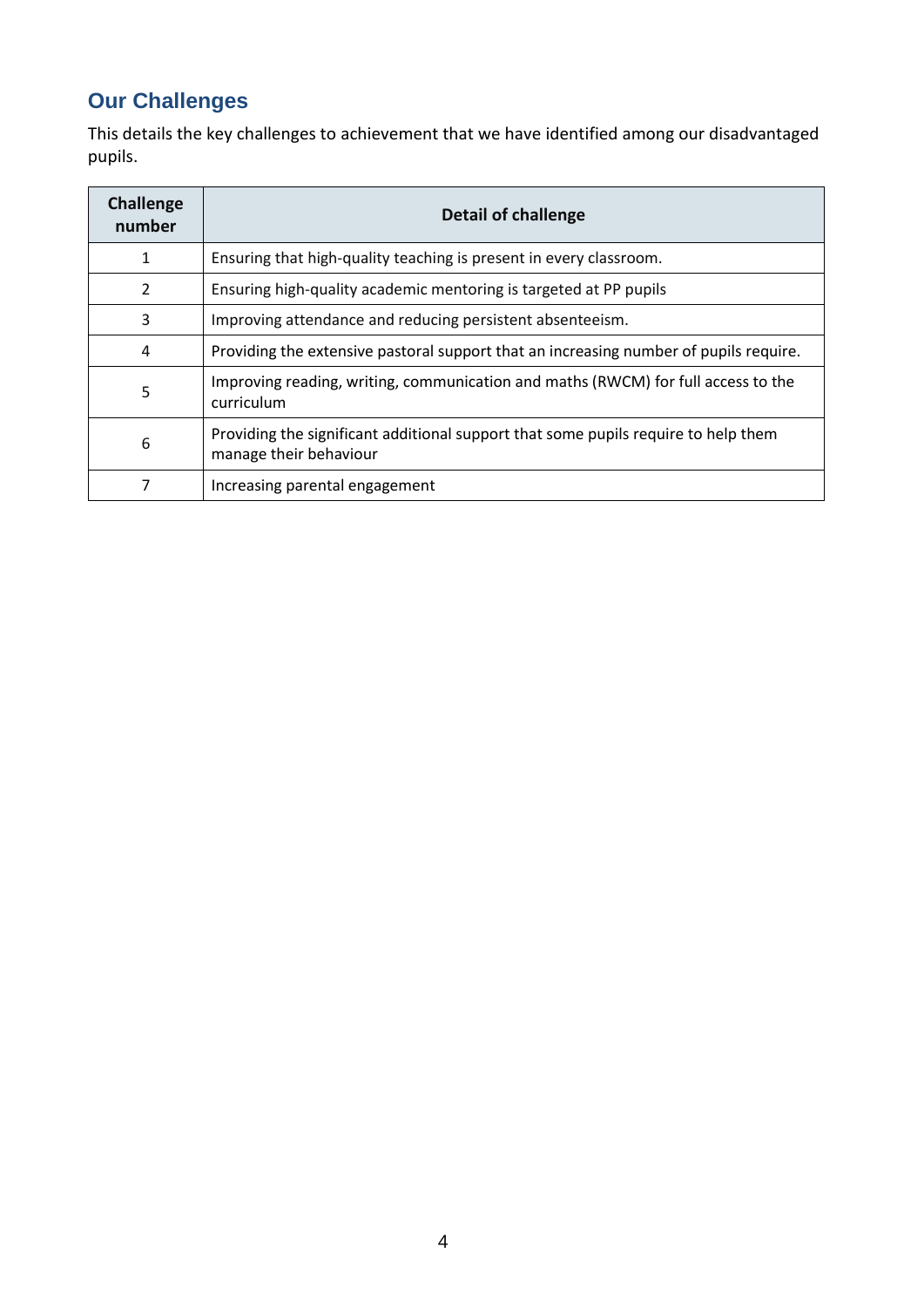#### **Intended outcomes**

This explains the outcomes we are aiming for **by the end of our current strategy plan**, and how we will measure whether they have been achieved.

| <b>Intended outcome</b>                                                                              | <b>Success criteria</b>                                                                                                                                                                                                                                                                                                                                                                                                                                                                                                                                                                                                                                                                                                                            |  |  |
|------------------------------------------------------------------------------------------------------|----------------------------------------------------------------------------------------------------------------------------------------------------------------------------------------------------------------------------------------------------------------------------------------------------------------------------------------------------------------------------------------------------------------------------------------------------------------------------------------------------------------------------------------------------------------------------------------------------------------------------------------------------------------------------------------------------------------------------------------------------|--|--|
| TO ENSURE THAT HIGH-QUALITY TEACHING IS EVIDENT<br><b>IN EVERY CLASSROOM</b>                         | A whole-school teaching and learning strategy, an-<br>$\bullet$<br>chored in the latest evidence-based research and<br>best practice improves classroom practice and<br>leads to improved outcomes for PP pupils.<br>A high-quality T&L CPD programme,<br>$\bullet$<br>incorporating both internal and external<br>input, improves teaching and leads to improved<br>outcomes and a reduction in in-school variation.<br>Teaching and Learning reviews, including<br>$\bullet$<br>Learning Walks, work scrutiny and lesson<br>observations, demonstrate that teaching is rigor-<br>ous and pupils are making good progress in their<br>learning.<br>There is an improvement in the outcomes for PP<br>pupils, with gaps in attainment closing.     |  |  |
| TO ENSURE HIGH-QUALITY SUPPORT AND TRAINING<br><b>FOR EARLY CAREER TEACHERS</b>                      | High-quality support and training for Early Career<br>$\bullet$<br>Teachers (ECTs) ensures high-quality teaching,<br>leading to good pupil outcomes.                                                                                                                                                                                                                                                                                                                                                                                                                                                                                                                                                                                               |  |  |
| TO IMPROVE ATTENDANCE AND REDUCE PERSISTENT<br><b>ABSENTEEISM</b>                                    | Attendance improves and there is a reduction in<br>$\bullet$<br>persistent absenteeism.<br>2 Attendance Officers increases capacity, allowing<br>$\bullet$<br>for more rigorous monitoring and intervention.<br>The introduction of Intervention Managers across<br>$\bullet$<br>all year groups (7-11), with a role in monitoring at-<br>tendance, injects additional capacity.<br>The implementation of the 'A Star Attendance'<br>$\bullet$<br>system ensures that monitoring is rigorous and<br>helps to improve headline figures.<br>Rigorous monitoring daily/weekly attendance of<br>$\bullet$<br>PP pupils improves attendance and reduces PA.<br>Implementing attendance rewards increases buy-<br>$\bullet$<br>in and improves outcomes. |  |  |
| <b>IMPROVE BEHAVIOUR FOR LEARNING AND HAVE EF-</b><br>FECTIVE STRATEGIES TO RESPOND TO COMPLEX NEEDS | The strategies listed below will lead to the follow-<br>$\bullet$<br>ing:<br>Fostering a positive attitude to learning<br>$\circ$<br>and school<br>Reduction in the number of negative be-<br>$\circ$<br>haviour logs on the school's MIS<br>Reduction of BSR referrals and fixed-term<br>$\circ$<br>exclusions<br><b>Reduction of Permanent Exclusions</b><br>$\circ$<br>Improved engagement with parents and<br>$\circ$<br>carers<br>Expanding the pastoral team, with the addition of<br>non-teaching Intervention Managers attached to<br>each year group.<br>Appointing of a Child and Family Welfare Officer<br>$\bullet$<br>and a Pupil Welfare Officer<br>to provide children with the                                                     |  |  |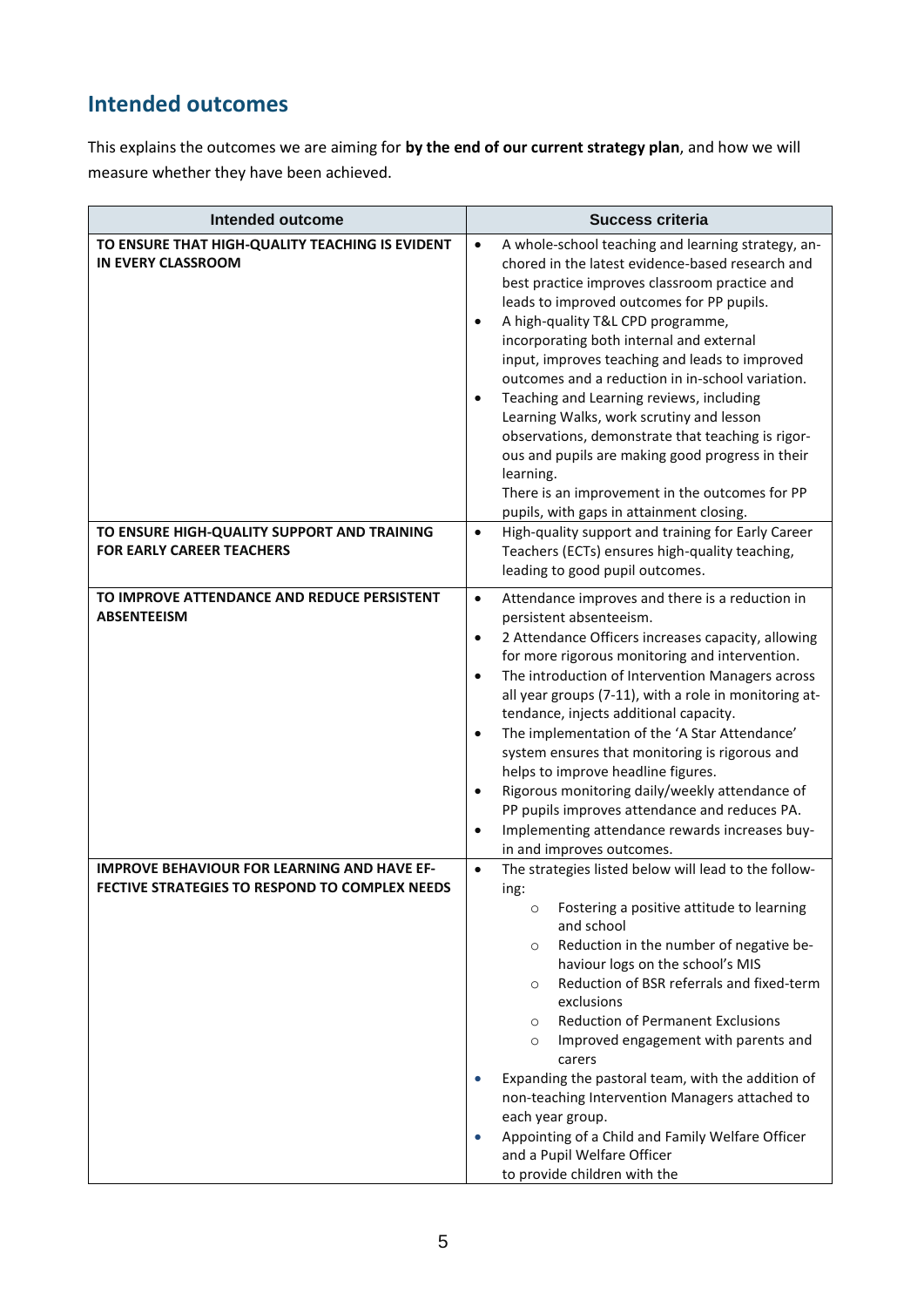|                                                                          | additional support they need and to help engage<br>'hard to reach' families<br>Developing SEMH and Early Help support and in-<br>$\bullet$<br>tervention for PP pupils                                                                                                               |
|--------------------------------------------------------------------------|--------------------------------------------------------------------------------------------------------------------------------------------------------------------------------------------------------------------------------------------------------------------------------------|
|                                                                          | Implementing an in-house referral system to iden-<br>$\bullet$<br>tify appropriate level of SEMH support.<br>Non-teaching Intervention Managers<br>$\bullet$<br>delivering individual and small group targeted sup-<br>port.                                                         |
|                                                                          | Funding used to buy into additional external sup-<br>$\bullet$<br>port i.e., additional LA Ed Psych referrals and ac-<br>cess to the Emotional Resilience team.<br>The Purple Zone Inclusion Base helps to promote<br>$\bullet$<br>the inclusion of pupils within mainstream setting |
|                                                                          | for short and longer term placements                                                                                                                                                                                                                                                 |
|                                                                          | Working with our local alternative education pro-<br>$\bullet$<br>vider (The Beacon Centre) to provide a tailored<br>package of intervention.                                                                                                                                        |
|                                                                          | Providing external vocational<br>$\bullet$<br>placements for those pupils at serious risk of per-<br>manent exclusion                                                                                                                                                                |
|                                                                          | Buying into EDLounge to reduce the risk of exclu-<br>$\bullet$<br>sion                                                                                                                                                                                                               |
| TO IMPROVE LITERACY AND NUMERACY AND DEVELOP                             |                                                                                                                                                                                                                                                                                      |
| OPPORTUNITIES TO FOSTER A LOVE OF READING                                | Whole-school literacy strategy ensures that core<br>$\bullet$<br>principles are developed and embedded, with an<br>improvement in basic skills evident in lesson<br>observations and pupils' books.                                                                                  |
|                                                                          | Introducing literacy leaders within each subject<br>$\bullet$                                                                                                                                                                                                                        |
|                                                                          | area ensures consistency across the curriculum.                                                                                                                                                                                                                                      |
|                                                                          | Implementing a targeted reading programme<br>٠                                                                                                                                                                                                                                       |
|                                                                          | supports pupils with low reading ages.                                                                                                                                                                                                                                               |
|                                                                          | The investment in a new library increases<br>$\bullet$<br>engagement and enables access to high-quality<br>resources, leading to better outcomes.                                                                                                                                    |
|                                                                          | Employing a highly qualified librarian, with a<br>background in children's literature improves<br>reading provision and helps to engage pupils in<br>reading.                                                                                                                        |
|                                                                          | The implementation of Accelerated Reader helps<br>$\bullet$<br>to improve reading ages and increase buy-in.                                                                                                                                                                          |
|                                                                          | CPD for staff on strategies and implementation<br>$\bullet$<br>improves provision and outcomes.                                                                                                                                                                                      |
| TO INCREASE OPPORTUNITIES FOR<br><b>CURRICULUM ENRICHEMENT</b>           | Researching and implementing a broad range of<br>$\bullet$<br>curriculum enrichment opportunities increases<br>participation and builds cultural capital.                                                                                                                            |
| TO INCREASE OPPORTUNITIES AND<br>PARTICIPATION IN EXTRA-CURRICULAR CLUBS | A staff audit identifies a range of extra-curricular<br>٠<br>activities to be offered after school.                                                                                                                                                                                  |
|                                                                          | Targeting of PP pupils increases participation.<br>$\bullet$                                                                                                                                                                                                                         |
| TO INCREASE PARENTAL ENGAGEMENT                                          | Encouraging parents to become more involved in<br>$\bullet$<br>their children's learning increases buy-in and<br>motivation                                                                                                                                                          |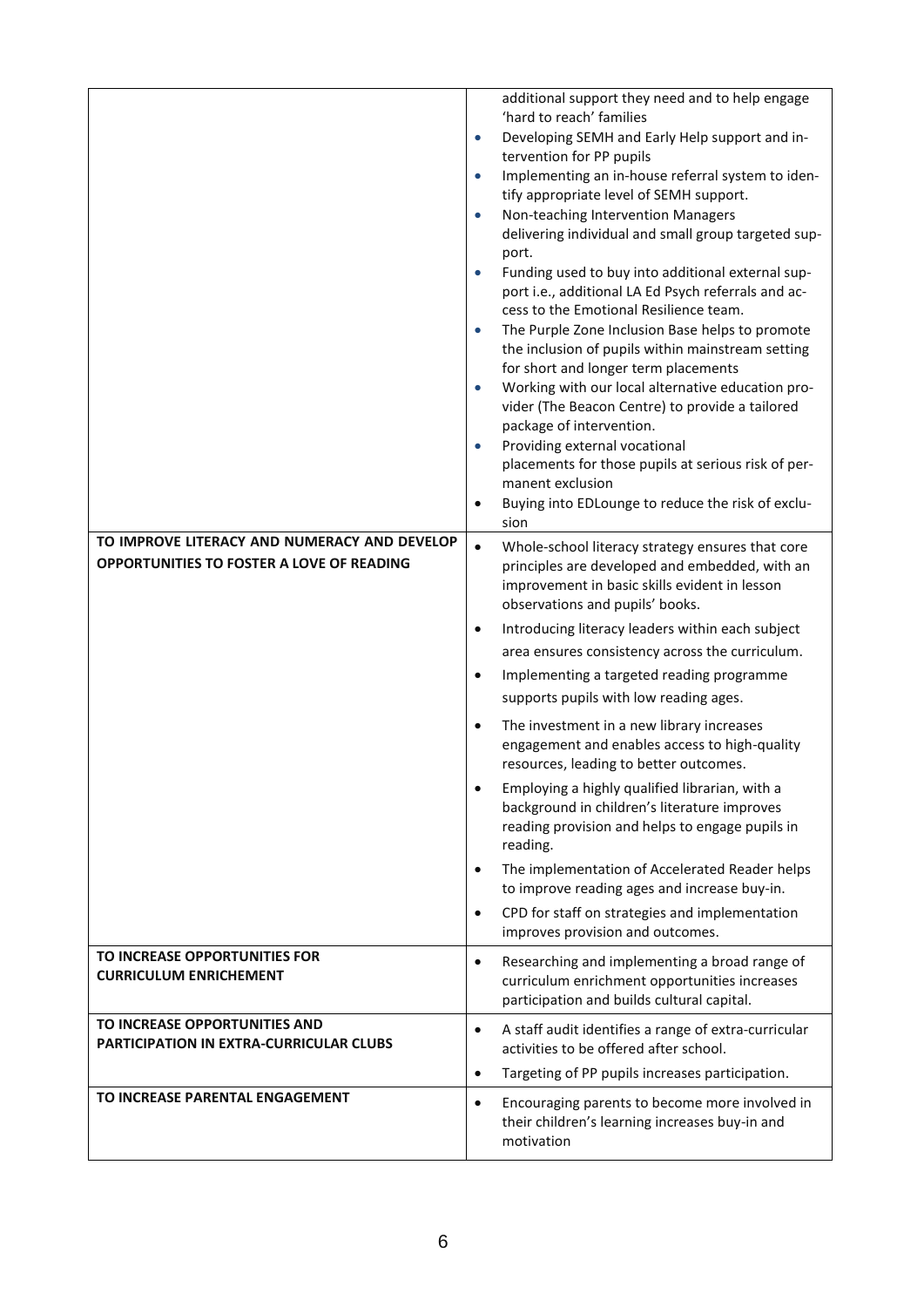### **Activity in this academic year**

This details how we intend to spend our pupil premium (and recovery premium funding) **this academic year** to address the challenges listed above.

#### **Teaching (for example, CPD, recruitment and retention)**

Budgeted cost: £ 97, 176

| <b>Activity</b>                                                                                                                                                                                                                                                                                                                                                                                                                                                                                                                                                                                                                                                                         | <b>Evidence that supports this</b><br>approach                                                                                                                                                                                                                              | <b>Challenge</b><br>number(s)<br>addressed |
|-----------------------------------------------------------------------------------------------------------------------------------------------------------------------------------------------------------------------------------------------------------------------------------------------------------------------------------------------------------------------------------------------------------------------------------------------------------------------------------------------------------------------------------------------------------------------------------------------------------------------------------------------------------------------------------------|-----------------------------------------------------------------------------------------------------------------------------------------------------------------------------------------------------------------------------------------------------------------------------|--------------------------------------------|
| Continued TLR for two<br>whole-school Teaching and<br>Learning and CPD<br>Development<br>Co-ordinators to plan and<br>implement a<br>whole-school T&L and CPD<br>programme, anchored in<br>evidence-based research<br>and best practice.<br>The CPD model, focusing<br>on Rosenshine's Principles<br>of Instruction and Tom<br>Sherrington's 'Walkthrus'.<br>Purchasing 'Walkthrus' and<br><b>Evidence Based Education's</b><br>'The Great Teaching<br>Toolkit'; subscribing to the<br>National College and the<br>Chartered College of<br>Teaching CPD resources.<br>Creation of a staff CPD<br>library<br>Staff are encouraged to<br>contact other schools to<br>share best practice. | Quality first teaching is the most important<br>factor in improving the outcomes of PP<br>students.<br><b>Effective Professional Development  </b><br>EEF<br>(educationendowmentfoundation.org.uk)<br><b>Evidence Based Education:</b><br><b>Improving learner outcomes</b> | 1                                          |
| Recruitment of a maths<br>HLTA for targeted<br>maths/numeracy support                                                                                                                                                                                                                                                                                                                                                                                                                                                                                                                                                                                                                   | <b>Making Best Use of Teaching Assistants</b><br><b>IEEF</b><br>(educationendowmentfoundation.org.uk)                                                                                                                                                                       | 2,5                                        |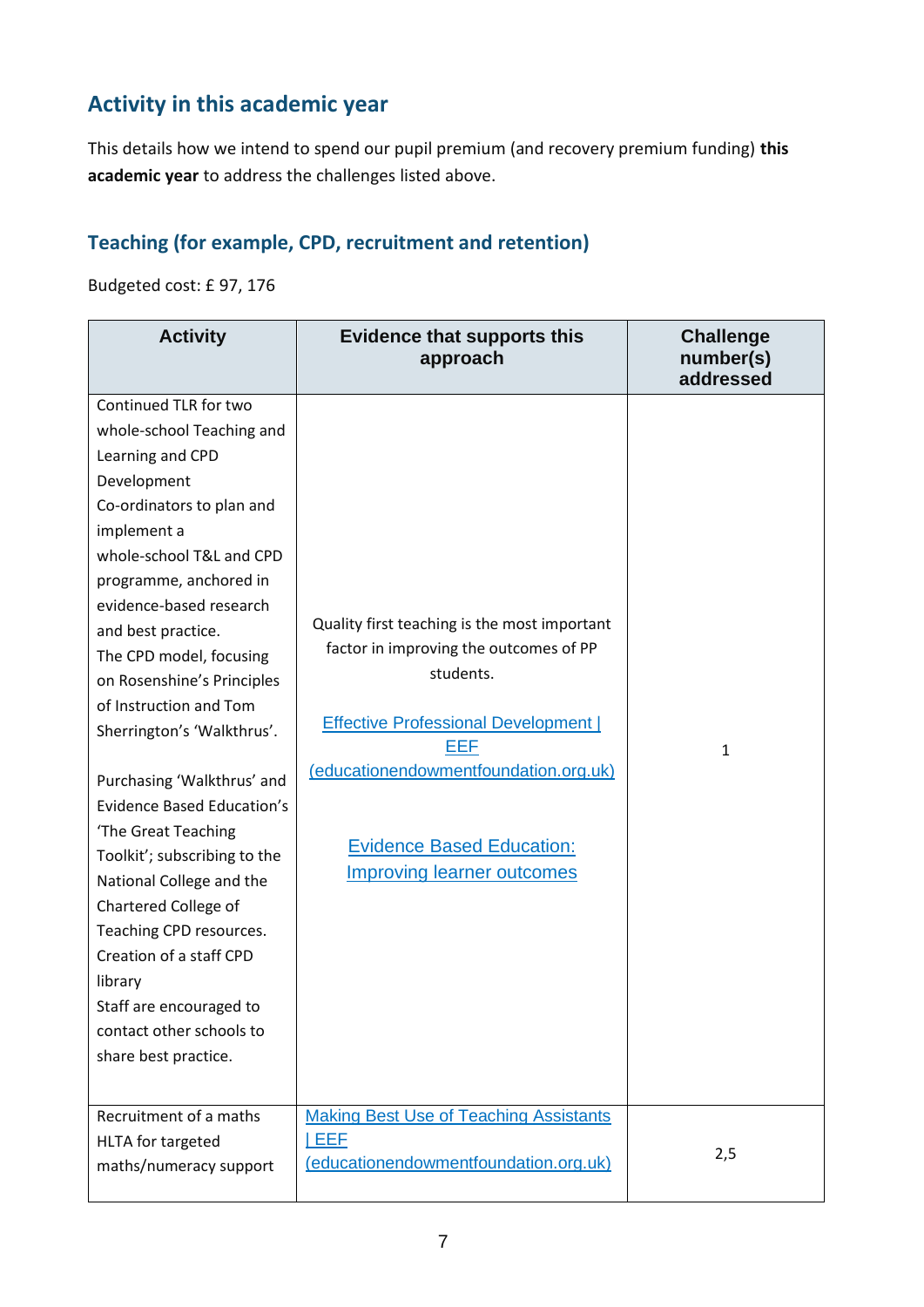|                                                                                                                                                                                                                                                          | <b>Improving Mathematics in Key Stages 2 and</b><br>$3$   EEF                                                                                                                                                                                                                                                                      |              |
|----------------------------------------------------------------------------------------------------------------------------------------------------------------------------------------------------------------------------------------------------------|------------------------------------------------------------------------------------------------------------------------------------------------------------------------------------------------------------------------------------------------------------------------------------------------------------------------------------|--------------|
|                                                                                                                                                                                                                                                          | (educationendowmentfoundation.org.uk)                                                                                                                                                                                                                                                                                              |              |
| Continued employment of<br>an agency teacher to<br>provide targeted literacy<br>intervention                                                                                                                                                             | Acquiring disciplinary literacy is key for stu-<br>dents as they learn new, more complex<br>concepts in each subject:<br><b>Improving Literacy in Secondary Schools</b>                                                                                                                                                            | 1,5          |
| Recruitment of additional                                                                                                                                                                                                                                | Making Best Use of Teaching Assistants   EEF                                                                                                                                                                                                                                                                                       |              |
| TA                                                                                                                                                                                                                                                       | (educationendowmentfoundation.org.uk)                                                                                                                                                                                                                                                                                              | 2,4,5        |
| <b>Staff Literacy CPD</b><br>programme to improve<br>literacy across the<br>curriculum<br>Improving literacy in all<br>subject areas in line with<br>recommendations in the<br><b>EEF Improving Literacy in</b><br><b>Secondary Schools</b><br>guidance. | Acquiring disciplinary literacy is key for stu-<br>dents as they learn new, more complex<br>concepts in each subject:<br><b>Improving Literacy in Secondary Schools</b><br>Reading comprehension, vocabulary and<br>other literacy skills are heavily linked with<br>attainment in maths and English:<br>word-gap.pdf (oup.com.cn) | 5            |
| ECF - all ECTs are enrolled<br>with 'Northern Lights Hub'                                                                                                                                                                                                | EEF state that support for ECTs is vital to im-<br>prove the quality of teaching. This will lead<br>to improved outcomes for PP pupils.<br>Early-career support   EEF<br>(educationendowmentfoundation.org.uk)                                                                                                                     | $\mathbf{1}$ |

#### **Targeted academic support (for example, tutoring, one-to-one support structured interventions)**

Budgeted cost: £ 249, 605

| <b>Activity</b>                                                    | <b>Evidence that supports this</b><br>approach                                                                                                                                                                   | <b>Challenge</b><br>number(s)<br>addressed |
|--------------------------------------------------------------------|------------------------------------------------------------------------------------------------------------------------------------------------------------------------------------------------------------------|--------------------------------------------|
| Tutoring through the NTP<br>or a school-led tutoring<br>programme. | Tuition targeted at specific needs and<br>knowledge gaps can be an effective<br>method to support low attaining pupils or<br>those falling behind, both one-to-one:<br>One to one tuition   EEF (educationendow- |                                            |
|                                                                    | mentfoundation.org.uk)<br>And in small groups:<br><b>Small group tuition   Toolkit Strand  </b><br><b>Education Endowment Foundation   EEF</b>                                                                   | 2                                          |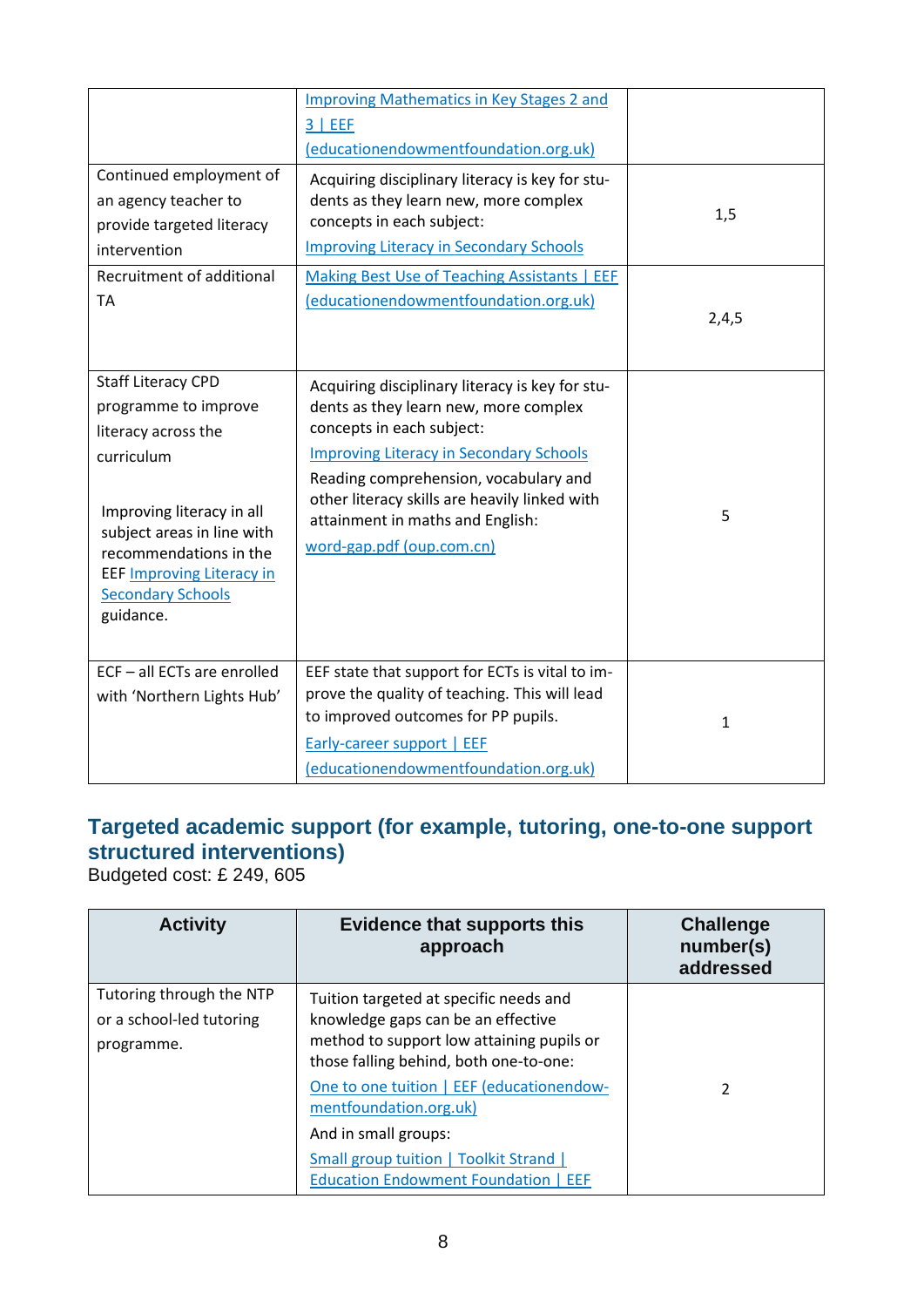| Small group and 1:1<br>targeted intervention in<br>literacy and numeracy | Reading comprehension strategies can<br>have a positive impact on pupils' ability to<br>understand a text, and this is particularly<br>the case when interventions are delivered<br>over a shorter timespan:<br><b>Reading comprehension strategies   Toolkit</b><br><b>Strand   Education Endowment Foundation</b><br>EEF                                         | 2, 5 |
|--------------------------------------------------------------------------|--------------------------------------------------------------------------------------------------------------------------------------------------------------------------------------------------------------------------------------------------------------------------------------------------------------------------------------------------------------------|------|
| In-house intervention<br>programme using<br>additional staff time        | Tuition targeted at specific needs and<br>knowledge gaps can be an effective<br>method to support low attaining pupils or<br>those falling behind, both one-to-one:<br>One to one tuition   EEF (educationendow-<br>mentfoundation.org.uk)<br>And in small groups:<br><b>Small group tuition   Toolkit Strand  </b><br><b>Education Endowment Foundation   EEF</b> | 2    |

## **Wider strategies**

Budgeted cost: £ 100, 901

| <b>Activity</b>                                                                                                                                                                | <b>Evidence that supports this</b><br>approach                                                                                                                                                                               | <b>Challenge</b><br>number(s)<br>addressed |
|--------------------------------------------------------------------------------------------------------------------------------------------------------------------------------|------------------------------------------------------------------------------------------------------------------------------------------------------------------------------------------------------------------------------|--------------------------------------------|
| Purchasing and<br>implementing the 'A Star<br>Attendance' system                                                                                                               | Principles of good practice set out in DfE's<br><b>Improving School Attendance advice.</b><br>The DfE guidance has been informed by<br>engagement with schools that have<br>significantly reduced persistent absence levels. | 3                                          |
| Continuing with an<br>additional Attendance<br>Officer to ensure rigorous<br>monitoring                                                                                        | Embedding principles of good practice set out<br>in DfE's Improving School Attendance advice.                                                                                                                                | 3                                          |
| Continuing with non-<br>teaching Intervention<br>Managers attached to each<br>year group to increase<br>capacity for targeted<br>intervention with<br>attendance and behaviour | <b>Improving Behaviour in Schools   EEF</b><br>(educationendowmentfoundation.org.uk)                                                                                                                                         | 3,4,6                                      |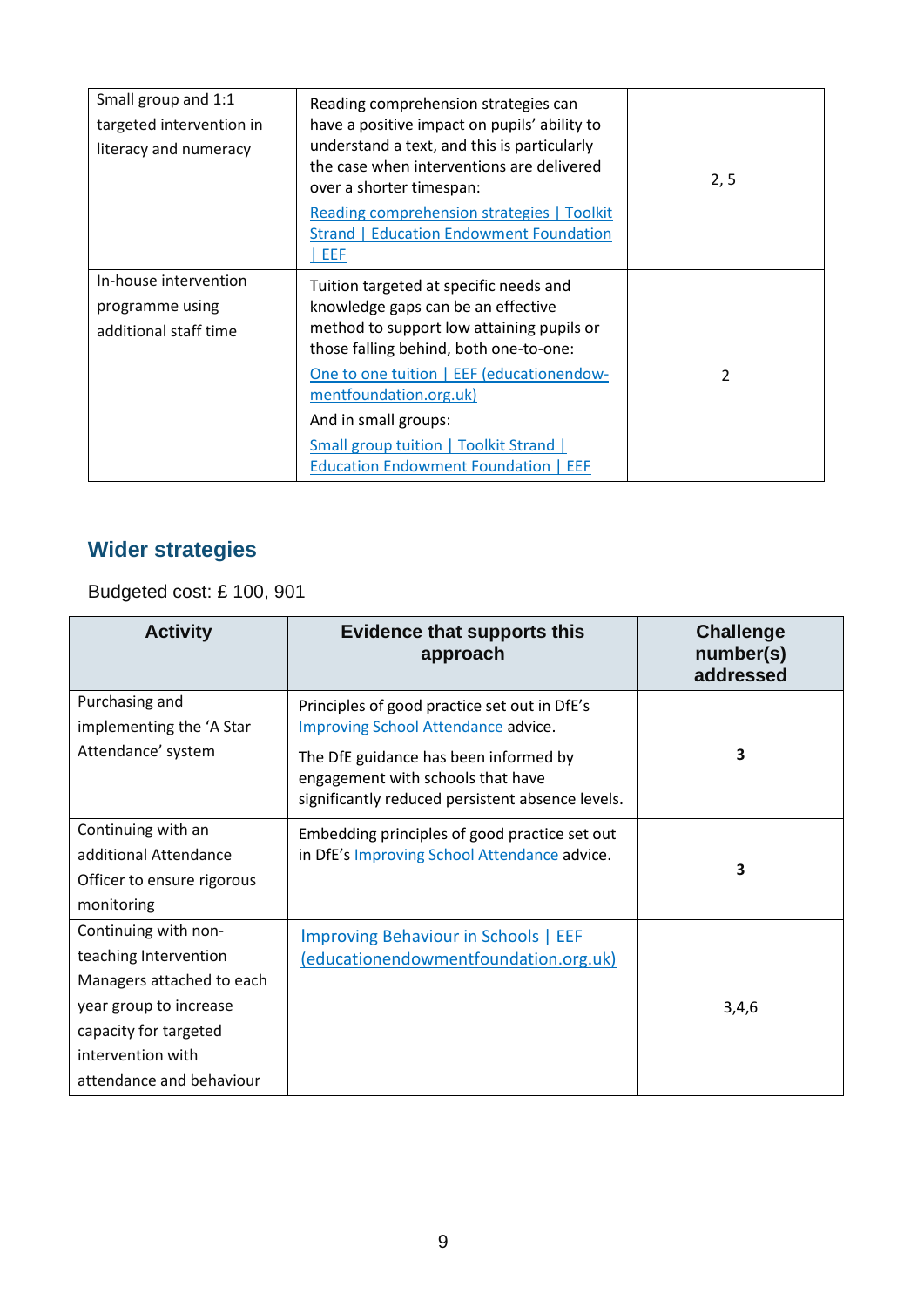| Significant investment in the      |                                                                                                |              |
|------------------------------------|------------------------------------------------------------------------------------------------|--------------|
| resourcing of a new school         | Reading comprehension strategies can have a                                                    |              |
| library                            | positive impact on pupils' ability to under-                                                   |              |
| Recruitment of a school            | stand a text.                                                                                  |              |
| highly-qualified librarian to      | Reading comprehension strategies   Toolkit                                                     | 5            |
| run the school library,            | <b>Strand   Education Endowment Foundation  </b>                                               |              |
| promote reading for                | EEF                                                                                            |              |
| pleasure and offer targeted        |                                                                                                |              |
| reading intervention               |                                                                                                |              |
| <b>Continuation of Accelerated</b> |                                                                                                |              |
| Reader SLA to improve              | Reading comprehension, vocabulary and other<br>literacy skills are heavily linked with attain- |              |
| reading ages of pupils who         | ment in maths and English:                                                                     | 5            |
| fall below age-related             | word-gap.pdf (oup.com.cn)                                                                      |              |
| expectations                       |                                                                                                |              |
| Purchasing of Literacy Planet      |                                                                                                |              |
| and Lexia to support the           | Acquiring disciplinary literacy is key for stu-<br>dents as they learn new, more complex con-  |              |
| development of literacy            | cepts in each subject:                                                                         |              |
|                                    | <b>Improving Literacy in Secondary Schools</b>                                                 |              |
|                                    | Reading comprehension, vocabulary and other                                                    | 5            |
|                                    | literacy skills are heavily linked with attain-                                                |              |
|                                    | ment in maths and English:                                                                     |              |
|                                    | word-gap.pdf (oup.com.cn)                                                                      |              |
| <b>Purchasing of Timetable</b>     | <b>Using Digital Technology to Improve Learning</b>                                            |              |
| Rockstars, Hegarty Maths           | EEF                                                                                            |              |
| and MyMaths to improve             | (educationendowmentfoundation.org.uk)                                                          | 5            |
| numeracy                           | <b>Improving Mathematics in Key Stages 2</b>                                                   |              |
|                                    | and $3$   EEF                                                                                  |              |
|                                    | (educationendowmentfoundation.org.uk)                                                          |              |
| Plans to recruit a Reading         | Reading comprehension strategies can have a                                                    |              |
| and Literacy Co-ordinator for      | positive impact on pupils' ability to under-                                                   |              |
| targeted reading and literacy      | stand a text, and this is particularly the case                                                |              |
| support                            | when interventions are delivered over a<br>shorter timespan:                                   | 5            |
|                                    | <b>Reading comprehension strategies   Toolkit</b>                                              |              |
|                                    | Strand   Education Endowment Foundation                                                        |              |
|                                    | EEF                                                                                            |              |
| Plans to recruit a Pupil           | Improving Behaviour in Schools   EEF                                                           |              |
| Support Officer to provide         | (educationendowmentfoundation.org.uk)                                                          | 4,6          |
| additional SEMH support            |                                                                                                |              |
| Purchasing of additional           | <b>Using Digital Technology to Improve Learning  </b>                                          |              |
| laptops for 1:1 support            | <b>EEF</b> (educationendowmentfoundation.org.uk)                                               |              |
|                                    |                                                                                                | $\mathbf{1}$ |
|                                    |                                                                                                |              |
| Increasing parental                | <b>Working with Parents to Support Children's</b>                                              |              |
| engagement                         | Learning   EEF                                                                                 | 7            |
|                                    | (educationendowmentfoundation.org.uk)                                                          |              |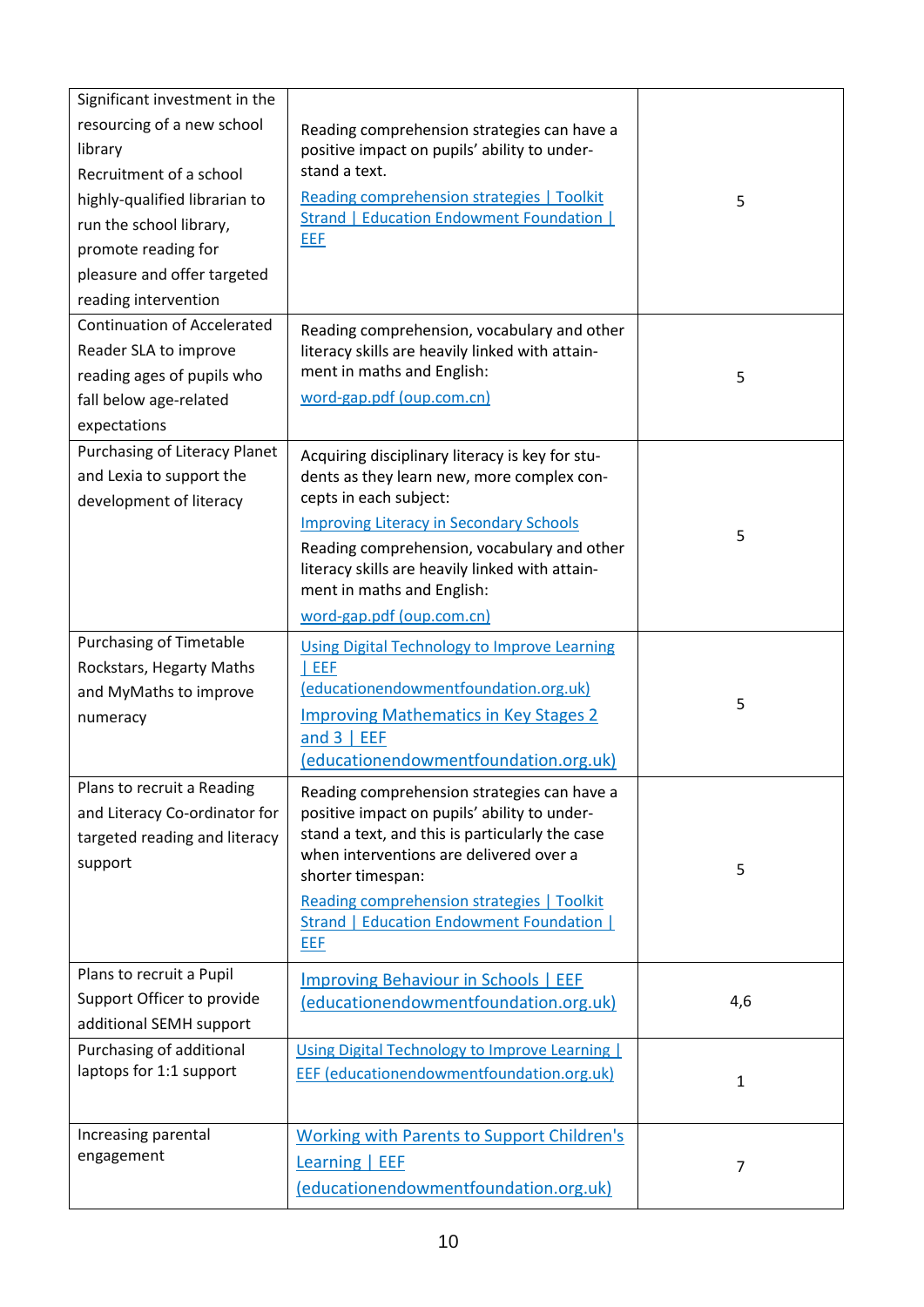#### **Total budgeted cost: £ 447, 682**

### **Part B: Review of outcomes in the previous academic year**

### **Pupil premium strategy outcomes**

This details the impact that our pupil premium activity had on pupils in the 2020 to 2021 academic year.

Our internal assessments during 2020/21 suggested that the performance of disadvantaged pupils was higher than in 2019/20. There are contextual factors impacting on our 2019 outcomes.

There is a wide but reducing gap between disadvantaged and non- disadvantaged pupils. We are aware this is an area for us to quickly improve which is why we have this sharply-focused plan in place. There has been a significant reduction in the gap from 2019 (-1.10) to 2021 (- 0.34).

| Disadvantaged    | 2018    |         | 2019    | 2020    | 2021    |
|------------------|---------|---------|---------|---------|---------|
| 9-4 Basics E/M % | 46.3    | 25.4    | 29.7    | 51.0    | 60.3    |
| 9-5 Basics E/M % |         | 11.9    | 10.8    | 23.5    | 23.1    |
| P8               | $-0.70$ | $-1.36$ | $-1.10$ | $-0.05$ | $-0.34$ |

Our evaluations demonstrated that pupil behaviour, wellbeing and mental health were significantly impacted last year, primarily due to COVID-19-related issues. The impact was particularly acute for disadvantaged pupils. We used pupil premium funding to provide wellbeing support for all pupils, and targeted interventions where required. We are intending to build on that approach this year.

During the pandemic, we have rigorously monitored attendance, and, despite the situation, figures in the summer term started to improve, which is a significant achievement. Attendance since the start of September has been significantly impacted by COVID and other absences through illness.

A robust home learning strategy was quickly implemented when lockdown 3 was announced. Prior to lockdown, all staff and pupils received training on how to access the key learning platforms. Provision was offered through Microsoft Teams and various online learning platforms, such as Oak National Academy, Hegarty Maths, as well as paper packs for those pupils who requested them. Strategies included pre-recorded lessons, access to several resources and effective use of the school's website and social media platforms. Laptops were provided for all disadvantaged pupils. Vulnerable children and families, with high levels of anxiety, were contacted weekly.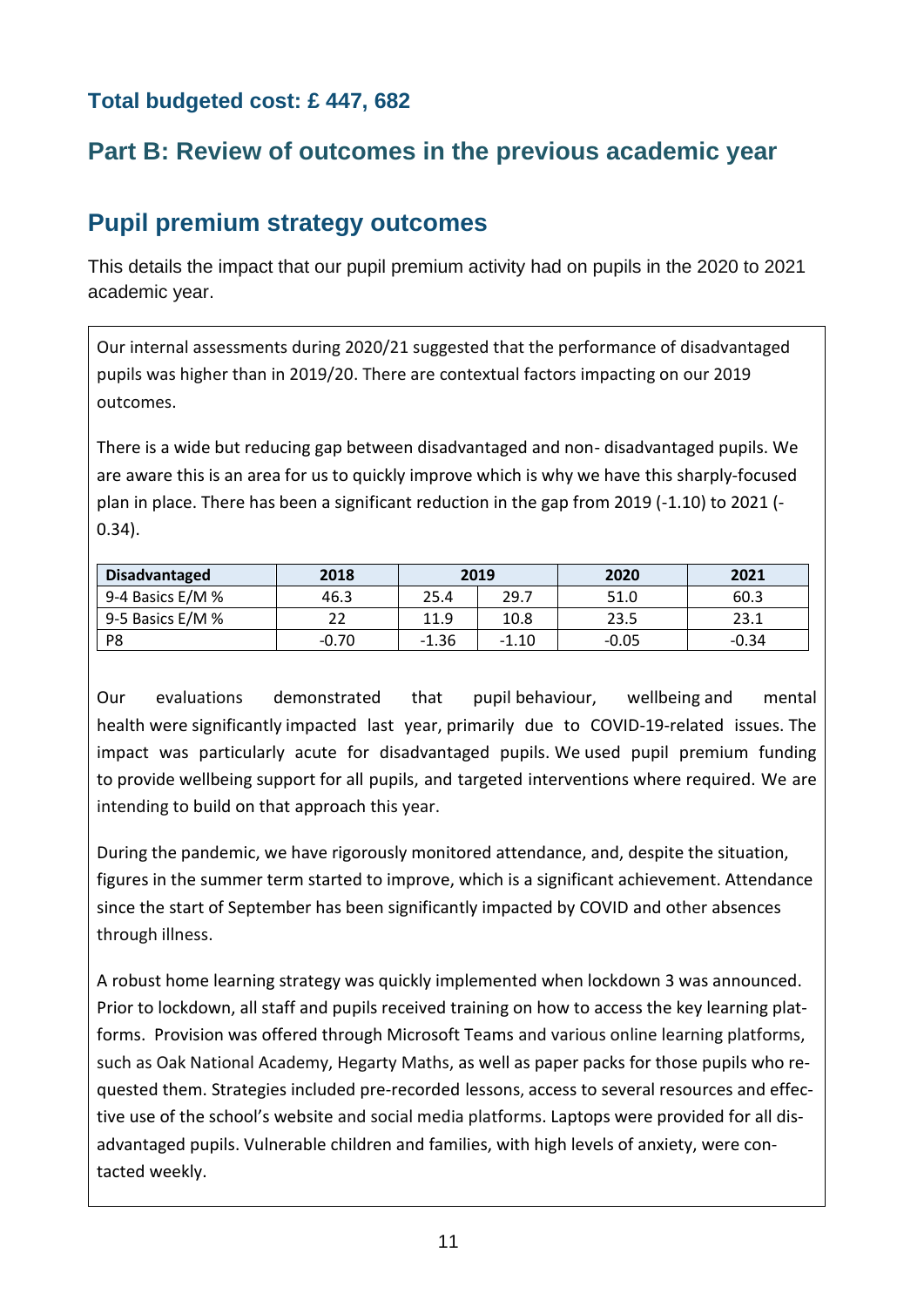# **Externally provided programmes**

*Please include the names of any non-DfE programmes that you purchased in the previous academic year. This will help the Department for Education identify which ones are popular in England*

| Programme | <b>Provider</b> |
|-----------|-----------------|
|           |                 |
|           |                 |
|           |                 |